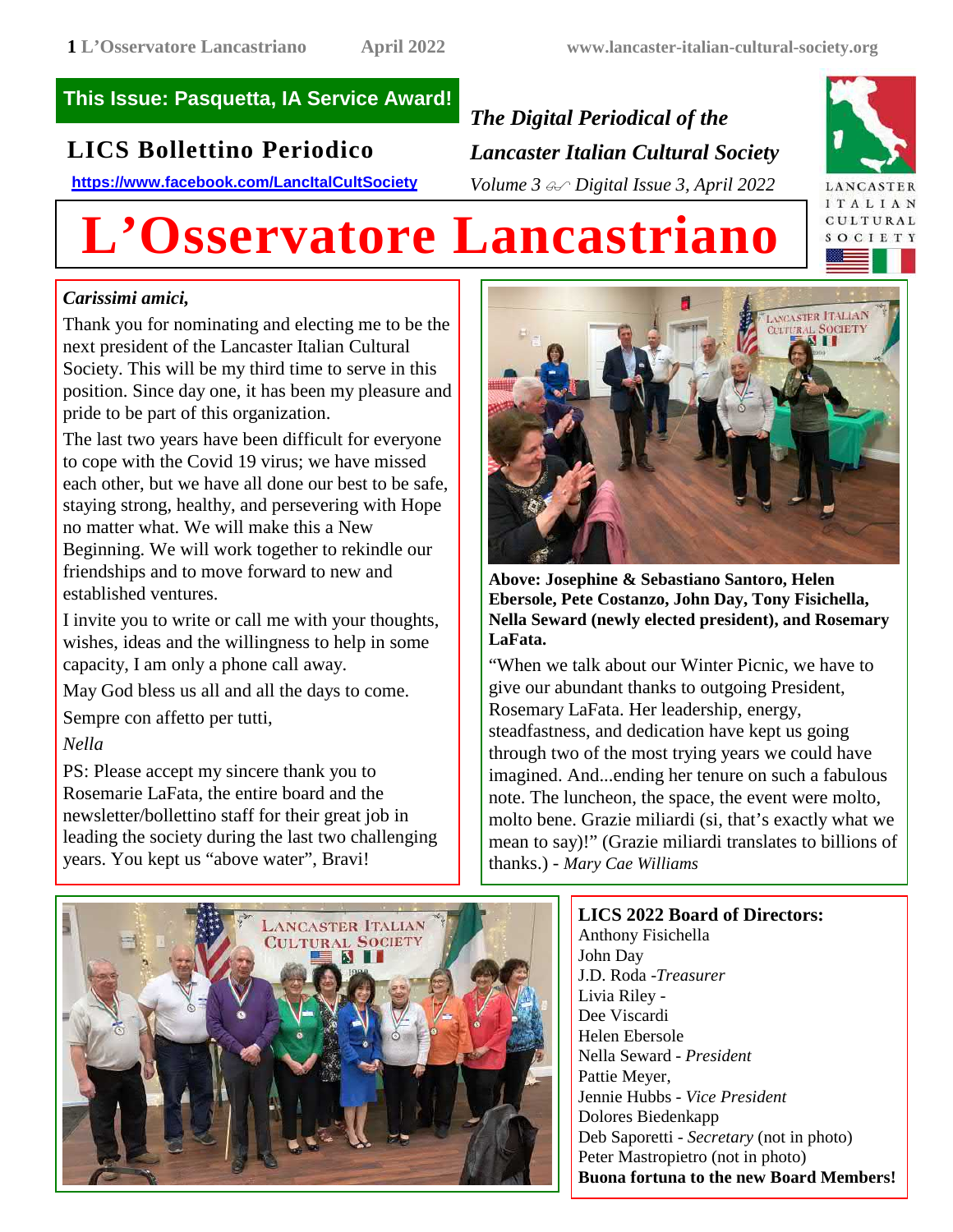

(Left to right: Ken Riley, Roseann Bozochovic, Anita Bomberger, and Pattie Meyer)



(Above: Bill Valenzo, Joe Di Lazzaro, and Rosemary LaFata)

Our newly elected president, Nella Seward, passed the "jar" to collect money for support to the Ukrainian refugees. Joe and Victoria Di Lazzaro were the winners of the 50-50 drawing. Victoria's heritage is Ukrainian and, obviously, they both have generosity in their background, as well. Joe announced that they would be putting their winnings into the collection for Ukraine. What a moving day. *Mary Cae Williams*

**Thank you so much to everyone who helped make our Winter Picnic a wonderful event:** Rosemary LaFata, Dee Viscardi, Livia Riley, Dolores Biedenkapp, Mary Cae Williams, David Ferruzza, Pete Costanzo, Rudy DeLaurentis, Marianne & Allesandro Rossini, Pat & Bill Valenzo, Ann & Pete Byrne, Kathy Fisichella, Steve Iovino, Stella Seger and Bob LaFata. We enjoyed ourselves so much!

**Cesanese -** The ancient Romans gave birth to a local vine variety they called Cesanese. They started to chop down the hills in this area to make room for the vineyards. That's what "Cesanese" means: it comes from the Latin word cesae referring to a place with chopped trees. The Cesanese di Affile DOC wine is a ruby red, light-bodied and soft wine.

**2 L'Osservatore Lancastriano April 2022 www.lancaster-italian-cultural-society.org**





**La Pasquetta** *by Nella Seward*

La Pasquetta, in Italy, is celebrated everywhere. Because it is a religious holiday, it is also called "Il Lunedi dell'Angelo". It is the Monday after Easter, when the women went to Jesus' tomb and met an Angel who told them that Jesus was risen and would meet them.

The celebration consists of spending time with families doing "scampagnata." It is a picnic on the hills, or shores or parks, enjoying different foods and games with friends and families. It is a happy time after fasting for 40 days and the good news of the Resurrection.

On that day, my father used to take all nine of us to one of the hills of Rome to enjoy the fresh air, to eat fresh fave beans with Pecorino Romano, wonderful home made bread, colored eggs left over from the day before, lots of fruit and chocolate treats and a most wonderful wine called Cesanese from Subiaco, the town where my paternal grandparents came from. Sometimes, on that day, my father would choose to take us to fish at the Aniene River (a tributary of the Tiber) where we would catch a lot of Trout.

Those Pasquetta Mondays will be always planted in my heart and mind.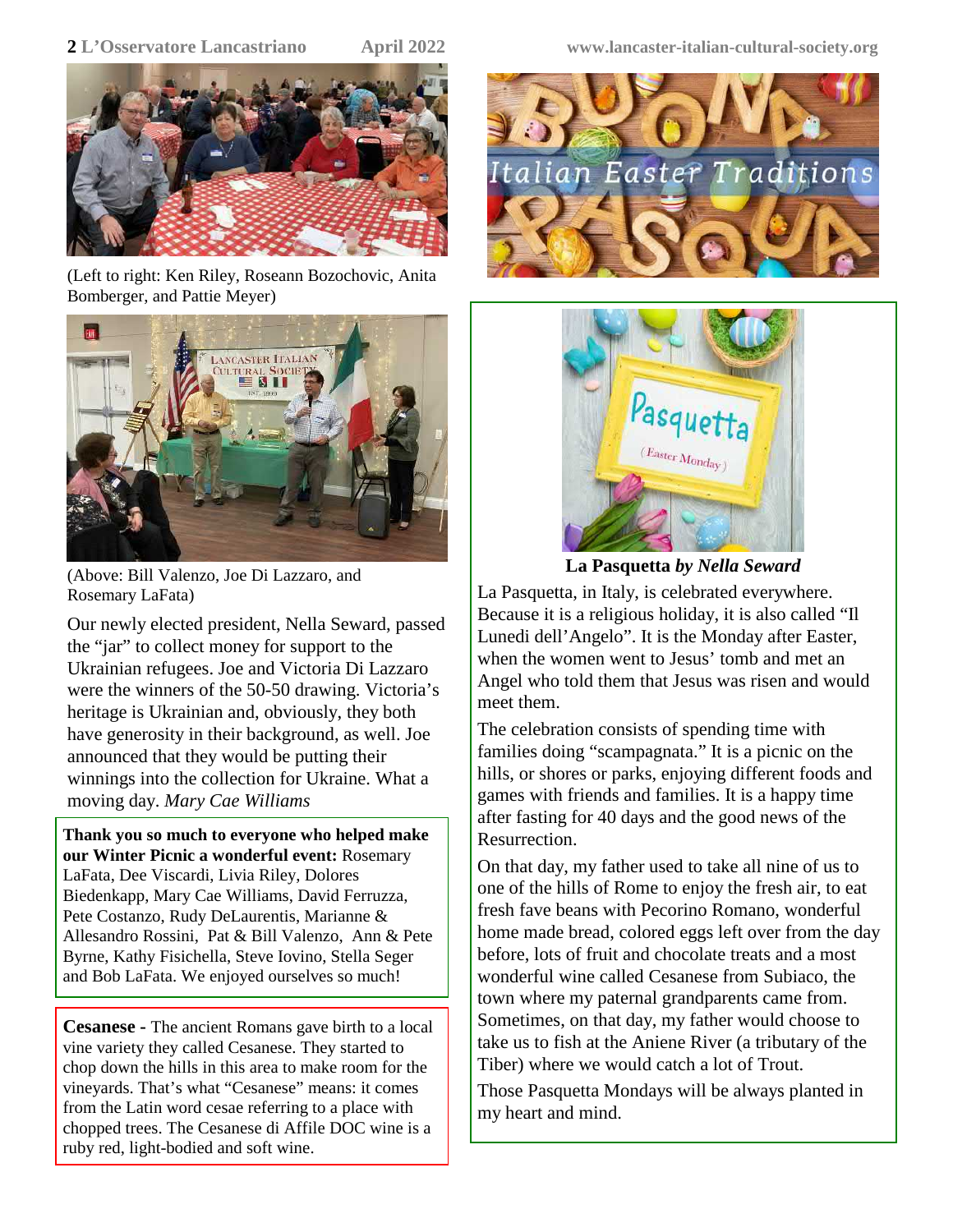

"I was honored to present the 2021 Lancaster Italian American Service award to Rudy DeLaurentis. He was a founding member of the society back in 1999 and a three term President. He produces and operates the LICS website as well as the digital newsletter and bulletin. Congrats Rudy!" - Pete Costanzo

#### **Italian American Service Award for 2021** *by Mary Cae Williams*

Rudy DeLaurentis has done many things to promote Italian Culture as well as other activities that enrich our thriving community here in Lancaster.

Rudy's activities read like a list of responses to opportunities to serve. He entered a photo show sponsored by the Lancaster Summer Arts Festival, then became a major volunteer, and eventually served as president of LSAF, developing programs, creating a newsletter, and generally helping the organization to grow and expand.

Rudy, a licensed Realtor/broker/appraiser, in the 1980's volunteered to help with the newsletter for the Lancaster County Association of Realtors. This led to his serving on the board of directors, becoming an officer and then becoming president of LCAR.

Rudy has volunteered at St. Mary's Church since he and Ann were married in 1978, as a lector, teaching CCD classes, and serving as a Eucharistic Minister.

More recently, Rudy was a board member on the Lancaster City Zoning Hearing Board for 11 years, five of which he served as board chairperson.

In the late 1990s, he saw a letter from Al Rossi about the impending demise of the Italian-American Citizen's Club, of which of he had fond childhood memories. He remembered the Christmas parties and running around with the other kids every Sunday while the men played cards and the women made Sicilianstyle pizza and meatballs. The kids would run around

#### **3 L'Osservatore Lancastriano April 2022 www.lancaster-italian-cultural-society.org**

and the adults would tell them to settle down and they continued to run around. Life was just good. Later in the day, folks would arrive to buy the pizza and meatballs as carry out. "My dad would often ask for a taste, while the women were cooking and sometimes they would give me a little slice and a meatball, too," Rudy reminisced. Unfortunately, "As we grew up, we grew away from the club".

It seemed that as years went on, support for the IACC declined, and it became necessary to sell the building. From Rudy's perspective, the younger generation did not appreciate what was going on until it was too late to change the situation.

Rudy talked with Al Rossi and planned a meeting to discuss options and support for Italian Culture in Lancaster. They let the newspapers know (we had two daily papers, not that long ago) and turnout for the first meeting was very strong. At a subsequent meeting, they decided to form a new group. Rudy suggested the name and it was voted into being. The Lancaster Italian Cultural Society was born.

They held an organizational meeting at Faiella's, which was on the corner of Columbia Avenue and Jackson Drive, where Meals on Wheels is now located. The group asked Al Rossi to be their first president, but he preferred the role of vice president. He suggested that Rudy become the president. And so it was. Rudy served as president; Al Rossi served as vice president; J. D. Roda served as treasurer (the role he is once again performing;) Lyza Valenzo, Nella's daughter, served as secretary. Nella Seward, our newly elected President, served on this original board, too. Many current members, who have supported the Society in numerous ways, were members from this auspicious beginning.

They decided to meet nearly once a month, mostly at the Italian Villa East, on Lincoln Highway East. In those days, attendance was very strong, often with more than 100 people showing up. They developed programs that have been mainstays over the years: the Christmas Party, the Summer Picnic, the Winter Picnic, which was held March 20 this year, and numerous cultural presentations.

"People were involved, who wanted to recapture their childhood cultural experiences," said Rudy. "LICS includes members whose families were from all over Italy. There are members whose ancestors immigrated to America many generations ago, and members who more recently moved here from Italy as adults." And, there are non-Italian members, who are welcomed warmly, we could add.

Grazie mille, Rudy, for your faithful service.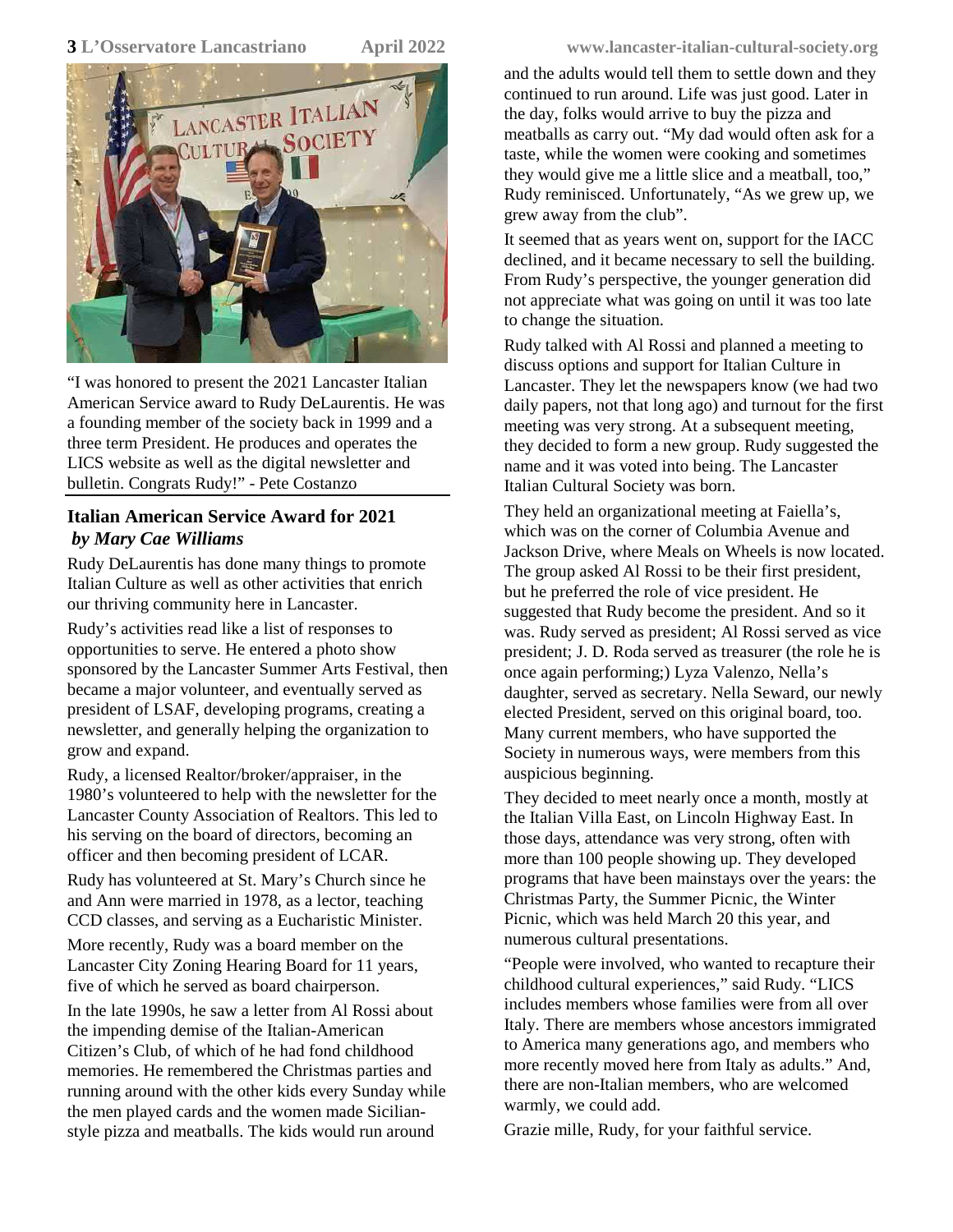

#### **Street Names and Their Significance (Part 1)** *By Marian Caroselli*

#### **Popular Street Names in US and Lancaster**

While traveling in the US, we often come across the same street names from town to town.

Of course there are Market Street and Broad Street. There are streets named after our various presidents and heroes such as Washington and Martin Luther King. We have our numerical streets and avenues. Surprisingly there are more 2nd streets than First streets, perhaps since First Street was often renamed Main St. We have a litany of streets named after flowers and trees, reflecting the geography and culture of the area.

In all of the US, High Street is the most frequently appearing name followed by Station Road and Main St. You always know what you'll find on Church Street, Park Street and Airport Rd.

Here in Lancaster, we have Buchanan Avenue, after our less than stellar president. Many streets are named after families such as Charles, Kauffman, Lehman and Martin. The principal east-west road through Lancaster was named for King George. Before James Hamilton began choosing street names, King Street was known as High Street.

Queen Street, the principal north-south road through town was named for George's consort, Caroline. The prince was the Prince of Wales. The duke was the Duke of Cumberland.

Orange Street recognized the royal house of King William III, but Lancaster's other streets with fruit names did not refer to royalty. Anti-German sentiment during World War I prompted Freiburg Street to become Pershing Avenue, and German Street was renamed Farnum Street. In 1954, Lafayette Place was renamed Temple Avenue.

It is interesting to stop and consider street names that pop out at you while traveling and to use them as a way to get to know a country through its history. The most common street and plaza names in Italy are: Via Roma (7,870 streets), Via Garibaldi (5,472 streets) , Via Marconi(4,842 streets) , Giuseppe Mazzini (3,994 streets), Dante Alighieri (3,793 streets), Cavour,

**4 L'Osservatore Lancastriano April 2022 www.lancaster-italian-cultural-society.org**

(3,334 streets) Giacomo Matteotti (3,292 streets), Giuseppe Verdi (3,000 streets) Cesar Battisti (2,657 streets) and Aldo Moro ( 2,628 streets).

In Rome there are several streets with historical significance, such as Via della Conciliazione and Via XX Settembre among others. Over the next few months, let's consider some street and plaza names in Italy. It's a fun way to learn about history and should make your next trip to Italy, be it in person or armchair, a bit more meaningful.

(The next Bollettino will feature Part 2 of a continuing series and will be about the 10 Top Street Names in Italy.)

#### **Reminder - Annual Dues Renewal Notice**

Members, you should have received your annual dues renewal, by now. If you have renewed, thank you! If you did not receive an invoice, please contact LICS' Treasurer J.D. Roda, 717-898-7969. Annual dues are \$40. Payment by credit card is available. Grazie!

Please send us member news to include in the Bollettino and Newsletter. We miss hearing about you. Email us at: **LICSnewsletter@gmail.com**.